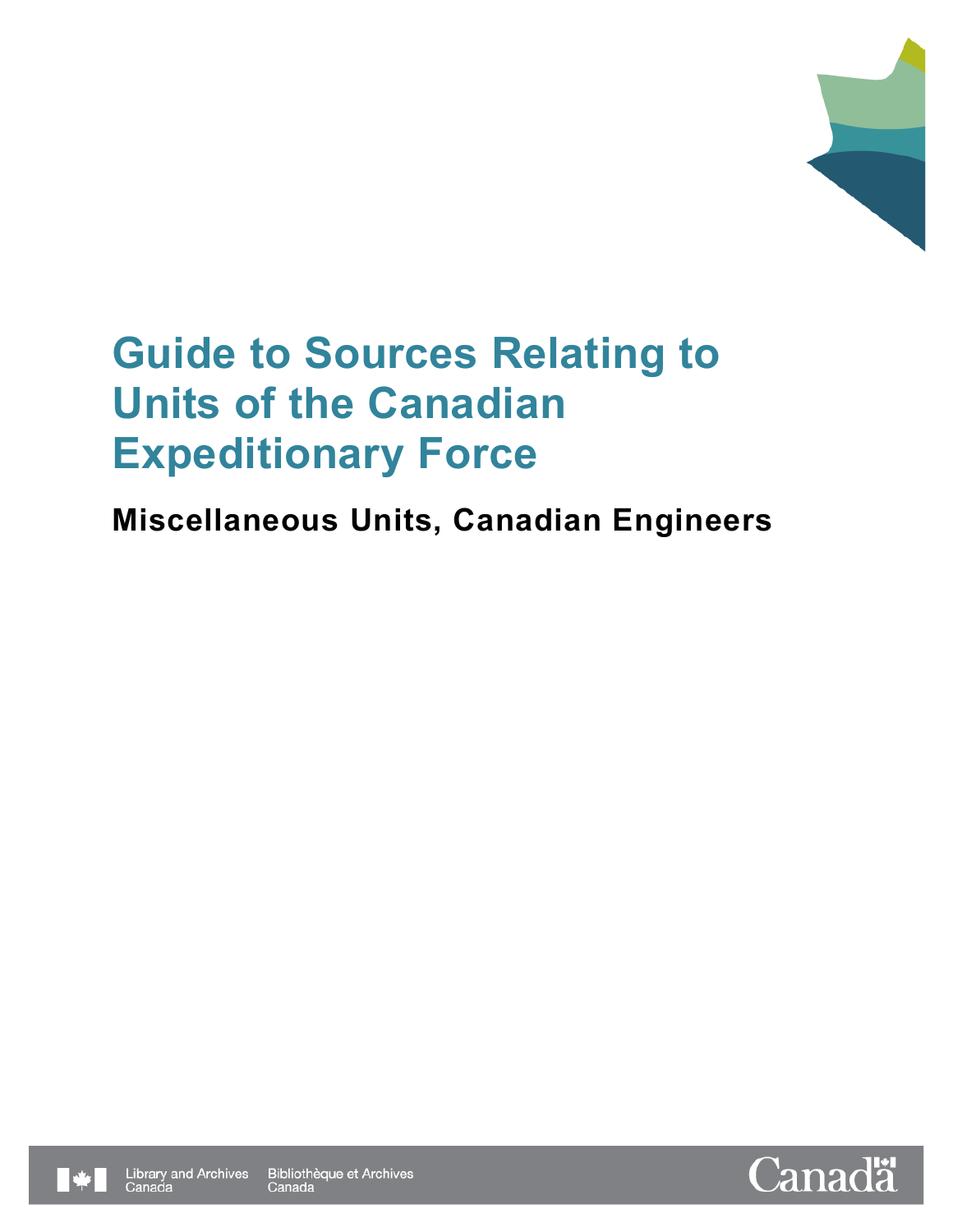### **Miscellaneous Units, Canadian Engineers**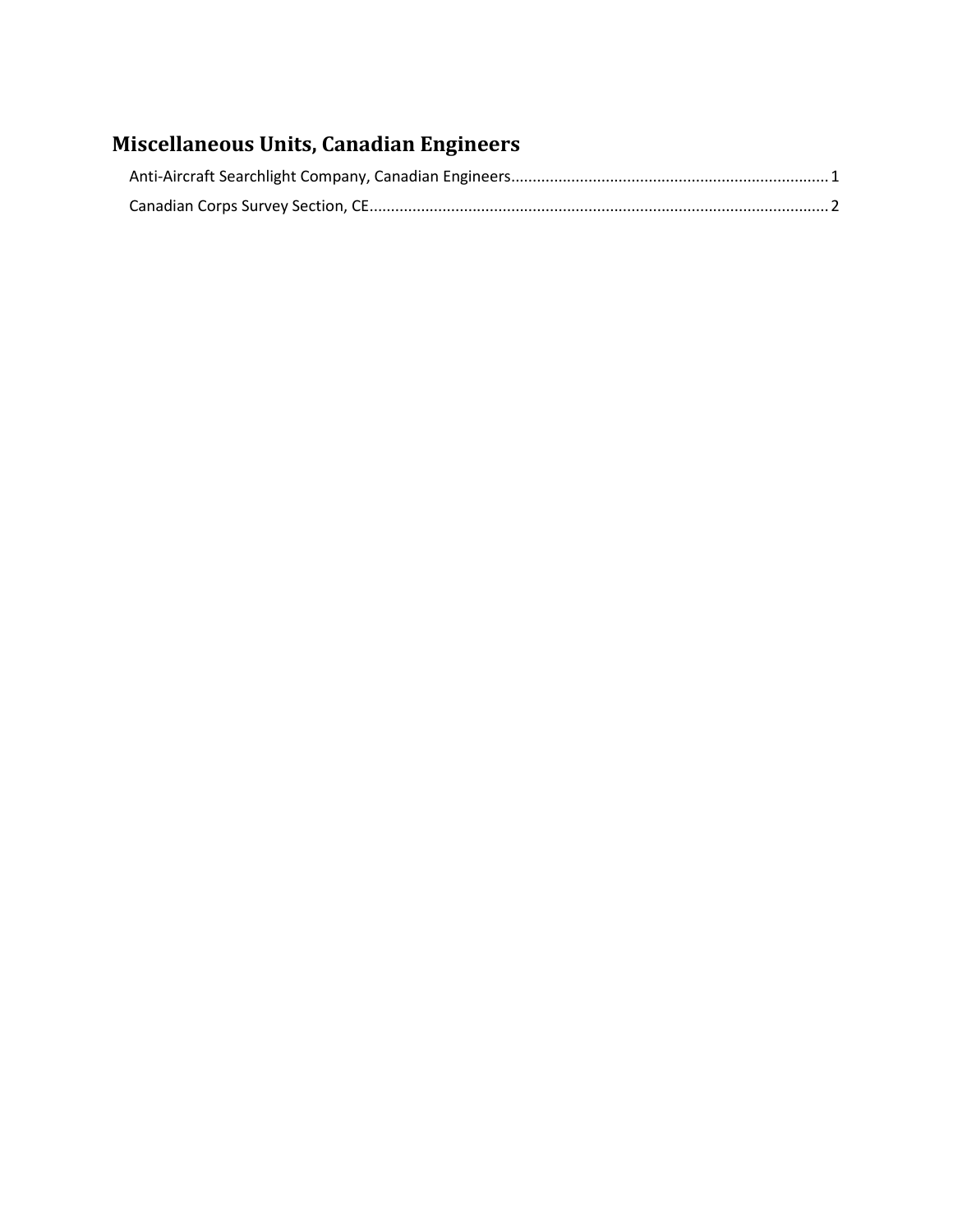**Guide to Sources Relating to Units of the Canadian Expeditionary Force**

#### <span id="page-2-0"></span>**Anti-Aircraft Searchlight Company, Canadian Engineers**

#### **Background Information**

Organized in France in June 1918 under the command of Captain E. A. Bennett. Personnel from Army troops companies and engineer battalions. Establishment: 5 officers, 130 other ranks. Unit worked tactically with Imperial anti-aircraft defences. Demobilized at Quebec in April 1919.

#### **Sources**

In this section, the text in bold is the main topic and the indented part is the archival reference. Use the archival reference to order the document.

#### **War diary, 6 June 1918 - 28 Feb. 1919**

RG 9 III-D-3, vol. 5006, folder 696

#### **Historical record**

RG 9, III, vol. 5711, folder 98, file 27

#### **Demobilization**

RG 24, vol. 1949, file HQ 683-922-1

#### **Daily strength returns, 3 Dec. 1918 - 3 Feb. 1919**

RG 9 III-C-1, vol. 3894, folder 58, file 22

#### **Argyll House file**

RG 9 III-B-1, vol. 3010, file U-175-33

#### **Daily Orders**

RG 150, vol. 257 = 1917/11/05 – 1919/05/02